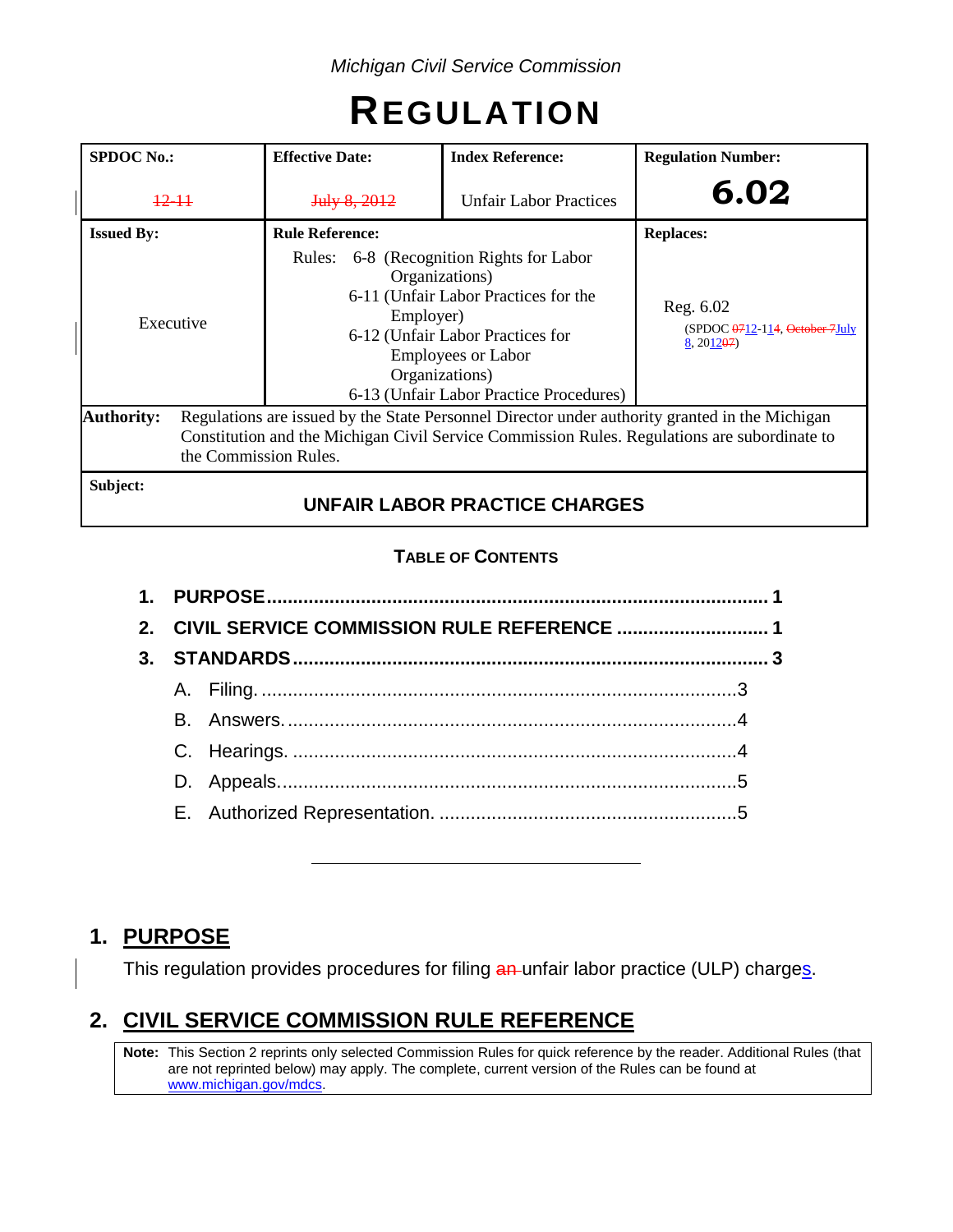## *Rule 6-8 Recognition Rights for Labor Organizations*

#### *6-8.1 Rights of Exclusive Representatives*

*An exclusive representative (1) has the duty of fair representation of all employees in the unit, (2) may engage in collective bargaining with the employer, and (3), when mutual agreement is reached, may submit to the civil service commission for approval a written collective bargaining agreement regarding proper subjects of bargaining.*

*\* \* \**

# *Rule 6-11 Unfair Labor Practices for the Employer*

#### *6-11.1 Coercion*

*It is an unfair labor practice for the employer to interfere with, restrain, coerce, discriminate against, or retaliate against employees in the exercise of rights granted by these rules.*

#### *6-11.2 Interference*

*It is an unfair labor practice for the employer to dominate, interfere with, or assist in the formation, existence, or administration of a labor organization.*

#### *6-11.3 Discrimination*

*It is an unfair labor practice for the employer to discriminate or retaliate against an employee because that employee has (1) filed an affidavit, petition, or complaint; (2) given information or testimony; (3) formed, joined, or chosen to be represented by a labor organization; or (4) participated in a campaign or election to certify, change, or decertify an exclusive representative.*

#### *6-11.4 Refusal to Bargain in Good Faith*

*It is an unfair labor practice for the employer to refuse to bargain in good faith over mandatory subjects of bargaining as required by these rules.*

## *Rule 6-12 Unfair Labor Practices for Employees or Labor Organizations*

#### *6-12.1 Coercion*

*It is an unfair labor practice for employees or labor organizations to interfere with, restrain, coerce, discriminate against, or retaliate against employees in the exercise of their rights as granted in these rules.*

#### *6-12.2 Interference*

*It is an unfair labor practice for employees or labor organizations to interfere with, restrain, coerce the employer with respect to rights protected in this policy or with respect to the orderly selection of a representative to carry out its obligations under these rules.*

#### *6-12.3 Refusal to Bargain in Good Faith*

*It is an unfair labor practice for employees or labor organizations to refuse to bargain in good faith with the employer over mandatory subjects of bargaining as required by these rules.*

#### *6-12.4 Striking*

*It is an unfair labor practice for employees or labor organizations to call, institute, manage, or conduct, or participate in a strike for any purpose.*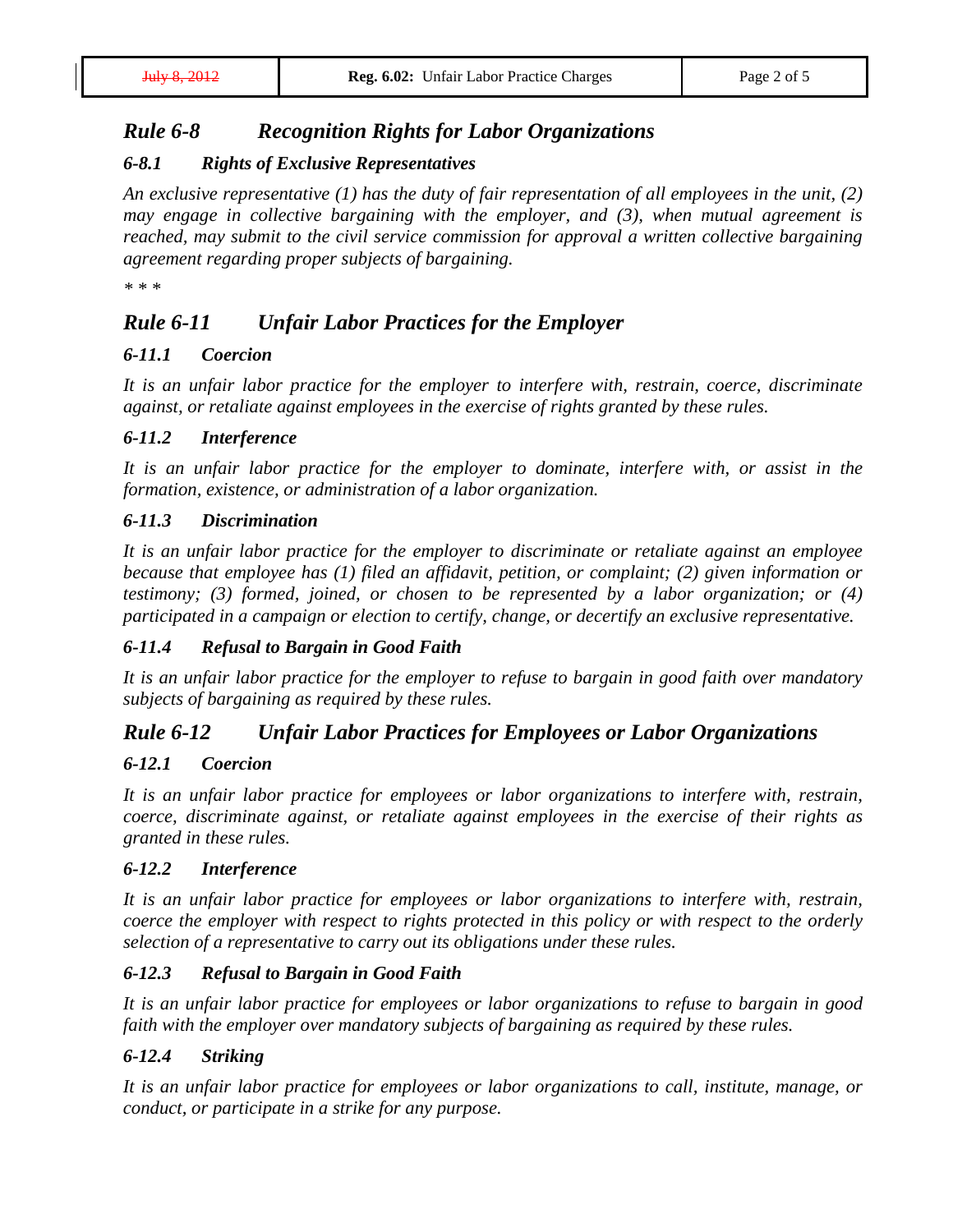## *Rule 6-13 Unfair Labor Practice Procedures*

*An employer, employee, or labor organization may file an unfair labor practice complaint with the state personnel director. The director has the authority to investigate, obtain facts, statements, or affidavits, make determinations of violations, and assess appropriate penalties.*

# **3. STANDARDS**

- **A. Filing.**
	- 1. **Delegation.** The State Personnel Director delegates administration of unfair labor practice (ULP) charges to the Civil Service Hearings Office (CSHO).
	- 2. **Filing and Service.** Any charge must be filed with the CSHO by email to [MCSC-](mailto:MCSC-Hearings@mi.gov)[Hearings@mi.gov.](mailto:MCSC-Hearings@mi.gov)
	- 23. **Time Limits.** An employee, employee organization, or employer may normally must file any written unfair labor practice ULP charge with the CSHO within six weeks of becoming aware of the cause of the charge. A ULP charge can be filed up to six months after the ULP occurred, if good cause for the untimely filing is demonstrated. No charge can be filed for a ULP that occurred more than six months before the filing date. If an administrative officer finds good cause and accepts a late appeal, any party may request the assigned hearing officer to review the finding *de novo*.
	- 34. **Charges.** A ULP charge filing must include the following:
		- a. The name, email address, and signature of the charging party and the name and email address of any representative filing the charge. A signature can be a scanned document of an actual signature or the charging party's typed name followed by "/s/" (e.g., "John Doe /s/").
		- b. The name of the charged party (i.e., respondent).
		- c. A citation of the specific ULPs, as defined in rules 6-8, 6-11 and 6-12, that are alleged to have occurred.
		- d. A clear, concise, and complete statement of facts supporting each alleged ULP, including dates and locations of each alleged act.
		- e. A proof of service of the charge upon the respondent.
	- 4. **Service.** When submitting a ULP charge to the CSHO, the charging party must simultaneously serve a copy of the charge upon the respondent.
	- 5**. Administrative Review.** If a charging party does not meet the filing requirements in this regulation, the CSHO shall issue a notice of deficiency and allow the party 14 calendar days to correct the deficiency.
	- 6**. Administrative Dismissal.** An adjudicating officer may administratively dismiss a ULP charge for any of the following reasons:
		- a. **Not authorized**. The charging party is not authorized to file the charge against the respondent. This includes attempts to file ULP charges based on the rights of other parties, such as ULP claims filed by an employee based on Rules 6-11.2, 6-11.4, and 6-12.3 or claims filed by the employer based on Rules 6-8.1 and 6-12.1.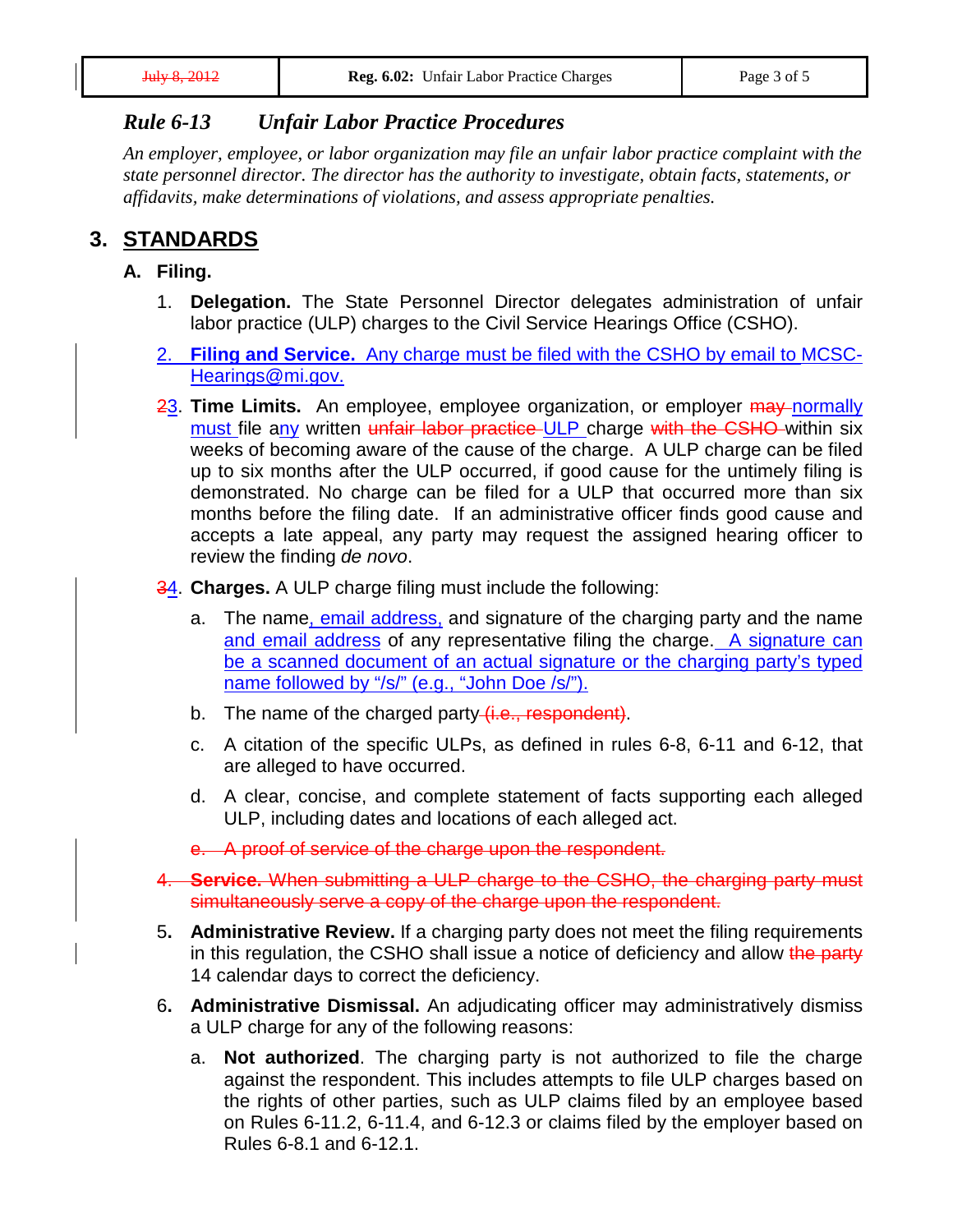- b. **Failure to state a claim.** The charging party has not alleged a violation of a right specifically enumerated in rules 6-8, 6-11, or 6-12.
- c. **Lack of jurisdiction.** Civil Service lacks jurisdiction over a necessary party or the subject matter of the charge.
- d. **Untimeliness**. The charging party has not timely filed in a timely manner.
- e. **Barred by prior claim**. Substantially the same charge was adjudicated to finality in another action between the same parties.
- f. **Noncompliance.** The charging party has failed to timely correct a deficient filing.

#### **B. Answersing.**

If a charge is not administratively denied, the CSHO shall ensure service of a copy to each charged party and allow 14 calendar days to file Each respondent may file a signed, written answer to the charge with the CSHO within 28 calendar days of the mailing date of the chargeby email to [MCSC-Hearings@mi.gov.](mailto:MCSC-Hearings@mi.gov) A copy of the answer must be simultaneously served upon the charging party and a proof of service submitted to the CSHO. The CSHO shall ensure service of the answers on the charging party. The Office of the State Employer or an exclusive representative may file a motion to intervene in a ULP charge with the CSHO. If assigned for hearing, the hearing officer shall rule on the motion to intervene. Failure to intervene will preclude involvement in any further appeals.

#### **C. Hearings.**

- 1. **Scheduling.** If the ULP charge meets the requirements of this procedure, the CSHO shall designate an impartial hearing officer and schedule a hearing to take evidence on the charge. The administrative officer may offer voluntary mediation to the parties.
- 2**. Testimony.** At the hearing, the parties may call, examine, and cross-examine witnesses and may introduce into the record documentary and other evidence.
- 3. **Applicability of Regulation 8.01.** The following procedural sections of Regulation 8.01, *Grievance and Grievance Appeal Procedures*, shall apply to hearings under this regulation, except that references to "grievance," "grievances," and "grievance appeal" therein shall be are replaced with "ULP charge," and "grievant" therein shall be is replaced with "charging party":

a. § 4.B.4, *Mediation.*

- b. § 4.B.6, *Limitation on Communications.*
- c. § 4.B.7, *Disqualification of Hearing Officer.*
- d. § 4.B.8, *Prehearing Conference.*
- e. § 4.B.9, *Submissions to Hearing Officer; Proof of Service.*
- f. § 4.B.10, *Summary Disposition without a Hearing.*
- a. § 4.E, *Prehearing Procedures.*
- b. § 4.F, *Orders of Appearance, Subpoenas, and Discovery*.
- gc. § 4.B.11G, *Hearing Procedures.*